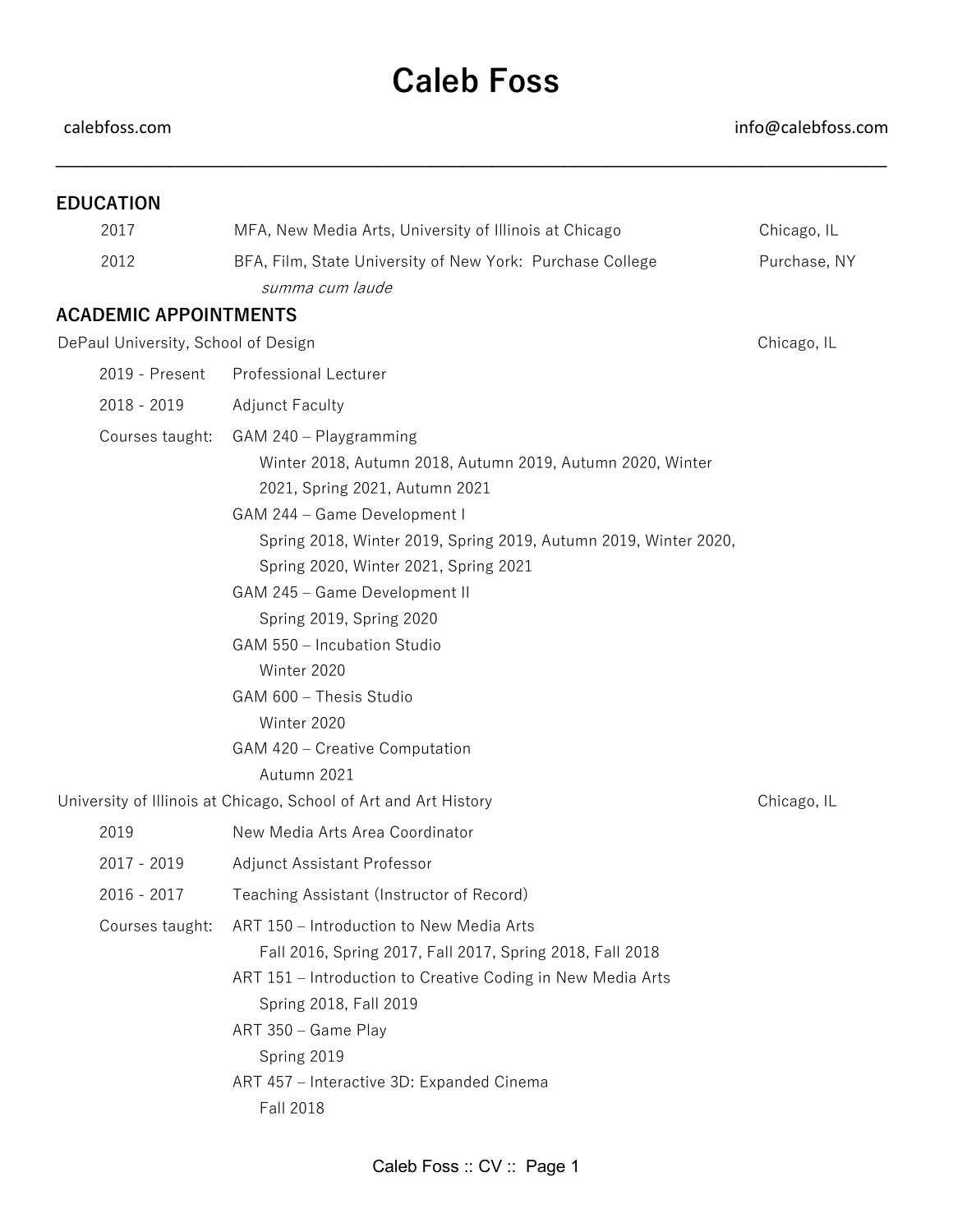| ART 151 - Introduction to Creative Coding in New Media Arts        |                   |
|--------------------------------------------------------------------|-------------------|
| ART 457 - Interactive 3D: Expanded Cinema                          |                   |
|                                                                    |                   |
| /'fub:bar/, Institut français de Croatie                           | Zagreb, Croatia   |
| The Annals of Hell, Zakaib                                         | Chicago, IL       |
| Exquisite Control, Laboratory                                      | Spokane, WA       |
| Apparatus, Plexus Projects                                         | Brooklyn, NY      |
| No Chill, University of Illinois at Chicago                        | Chicago, IL       |
| Wake Up, Western Pole                                              | Chicago, IL       |
| Piss & Vinegar, Dfbrl8r                                            | Chicago, IL       |
| At A Distance, Harvester Arts                                      | Wichita, KS       |
| TEXT, Slate Arts & Performance                                     | Chicago, IL       |
| Ghost Pattern Waves, Gallery 400                                   | Chicago, IL       |
| Apophenia, Gallery 400                                             | Chicago, IL       |
| One Player Place, Chicago Underground Film Festival                | Chicago, IL       |
|                                                                    |                   |
| WordPlay, Hand Eye Society                                         | Online            |
| <b>FILM FESTIVALS &amp; SCREENINGS</b>                             |                   |
| Scritti Politti: Sousveillance, Other Cinema                       | San Francisco, CA |
| All Nuit Long Vidéodanse, Studio 303                               | Montreal, Canada  |
| Digital Futures, Labocine                                          | Online            |
| Through the Singularity, Imagine Science Film Festival             | Brooklyn, NY      |
| Moving_Image_00:04, ACRE                                           | Chicago, IL       |
| Shorts 3: Short-Circuit Control, Chicago Underground Film Festival | Chicago, IL       |
| CHI-BAL, Sight Unseen                                              | Baltimore, MD     |
| Songs for the Algorithm Age, FRACTO Film Festival                  | Berlin, Germany   |
| Rendr, 1871                                                        | Chicago, IL       |
| Experimental Works, West Virginia Mountaineer Film Festival        | Morgantown, WV    |
| 2 <sup>nd</sup> Biannual Competition, Cube Art Project             | Lincoln, NE       |
| Hiding in Plain Sight, BetaBurgh                                   | Pittsburgh, PA    |
| Amator 03, Millenium Film Workshop                                 | Brooklyn, NY      |
| Motion, FIVC International Videodance Festival of Chile            | Santiago, Chile   |
| Moving_Image_00:02, LATITUDE                                       | Chicago, IL       |
| UIC MFA 2017 Works for the Screen, Nightingale Cinema              | Chicago, IL       |
|                                                                    |                   |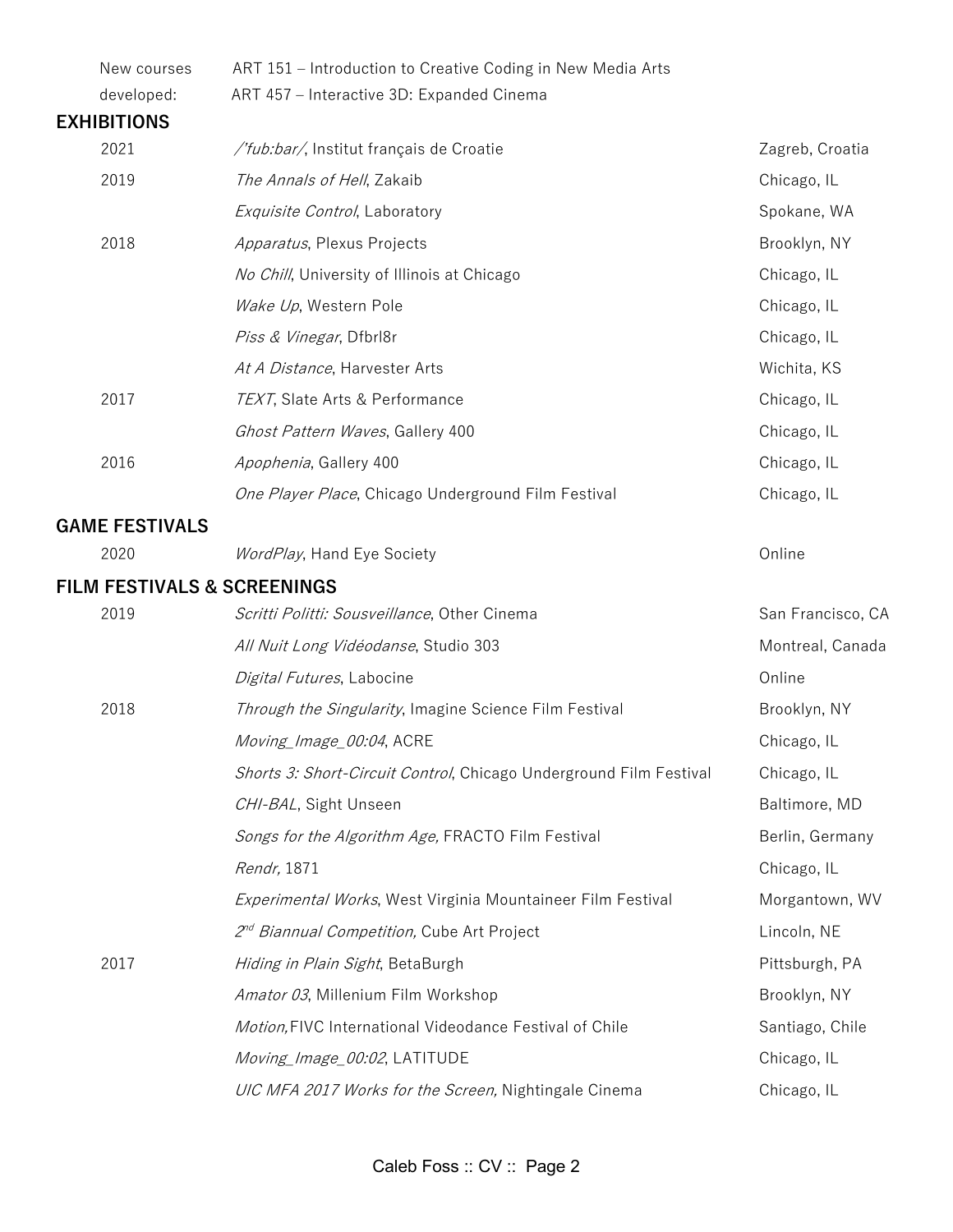| 2016                                | Experimental Selections, Blowup Film Festival                                                                                           | Chicago, IL     |
|-------------------------------------|-----------------------------------------------------------------------------------------------------------------------------------------|-----------------|
|                                     | Experimental Shorts, Southern Colorado Film Festival                                                                                    | Alamosa, CO     |
|                                     | Live Performance, Cinesonika                                                                                                            | Muncie, IN      |
|                                     | How To Video, Video! Video! Zine                                                                                                        | Chicago, IL     |
|                                     | Amator 02, Echo Park Film Center                                                                                                        | Los Angeles, CA |
|                                     | Egresswasm, Chase Public                                                                                                                | Cincinnati, OH  |
| 2015                                | Dad's Secret Tape, Video! Video! Zine                                                                                                   | Chicago, IL     |
|                                     | Amator, Firehouse Art Center                                                                                                            | Longmont, CO    |
| 2011                                | Student Competition, SUNYWide Film Festival                                                                                             | Fredonia, NY    |
|                                     | Film Kitchen, Pittsburgh Filmmakers                                                                                                     | Pittsburgh, PA  |
| 2010                                | Student Competition, SUNYWide Film Festival                                                                                             | Fredonia, NY    |
|                                     | Competitive Shorts Program, Three Rivers Film Festival                                                                                  | Pittsburgh, PA  |
|                                     | Sleepless in Lake Placid, Lake Placid Film Forum                                                                                        | Lake Placid, NY |
|                                     | Artsfest Film Festival                                                                                                                  | Harrisburg, PA  |
| 2009                                | Competitive Shorts Program, Three Rivers Film Festival                                                                                  | Pittsburgh, PA  |
|                                     | November Program, The Iron Mule                                                                                                         | New York, NY    |
|                                     | Student Competition, SUNYWide Film Festival                                                                                             | Fredonia, NY    |
| 2007                                | Film Kitchen Contest, Pittsburgh Filmmakers                                                                                             | Pittsburgh, PA  |
| <b>BIBLIOGRAPHY</b>                 |                                                                                                                                         |                 |
| 2018                                | Ben Sachs, "CHICAGO UNDERGROUND FILM FESTIVAL," CINE-LIST, June 8 - June 10,<br>2018. http://www.cinefile.info/cine-list/2018/6/8/61418 |                 |
| <b>RESIDENCIES</b>                  |                                                                                                                                         |                 |
| 2019                                | Laboratory Residency                                                                                                                    | Spokane, WA     |
| <b>FILM AWARDS</b>                  |                                                                                                                                         |                 |
| 2017                                | Semifinalist - Alternative Film, 44th Student Academy Awards                                                                            | Hollywood, CA   |
| 2011                                | Grand Prize, Student Competition, SUNYWide Film Festival                                                                                | Fredonia, NY    |
| 2010                                | Best Experimental Film, Student Competition, SUNYWide Film Festival                                                                     | Fredonia, NY    |
|                                     | Best Film Award, Sleepless in Lake Placid, Lake Placid Film Forum                                                                       | Lake Placid, NY |
| 2009                                | First Place, Competitive Shorts Program, Three Rivers Film Festival                                                                     | Pittsburgh, PA  |
|                                     | Audience Award, November Program, The Iron Mule                                                                                         | New York, NY    |
| 2007                                | Second Place, Film Kitchen Contest, Pittsburgh Filmmakers                                                                               | Pittsburgh, PA  |
| <b>ACADEMIC AWARDS &amp; GRANTS</b> |                                                                                                                                         |                 |
| 2016                                | Graduate Student Council Travel Award, University of Illinois at<br>Chicago                                                             | Chicago, IL     |
|                                     | Lobby Competition, Gallery 400                                                                                                          | Chicago, IL     |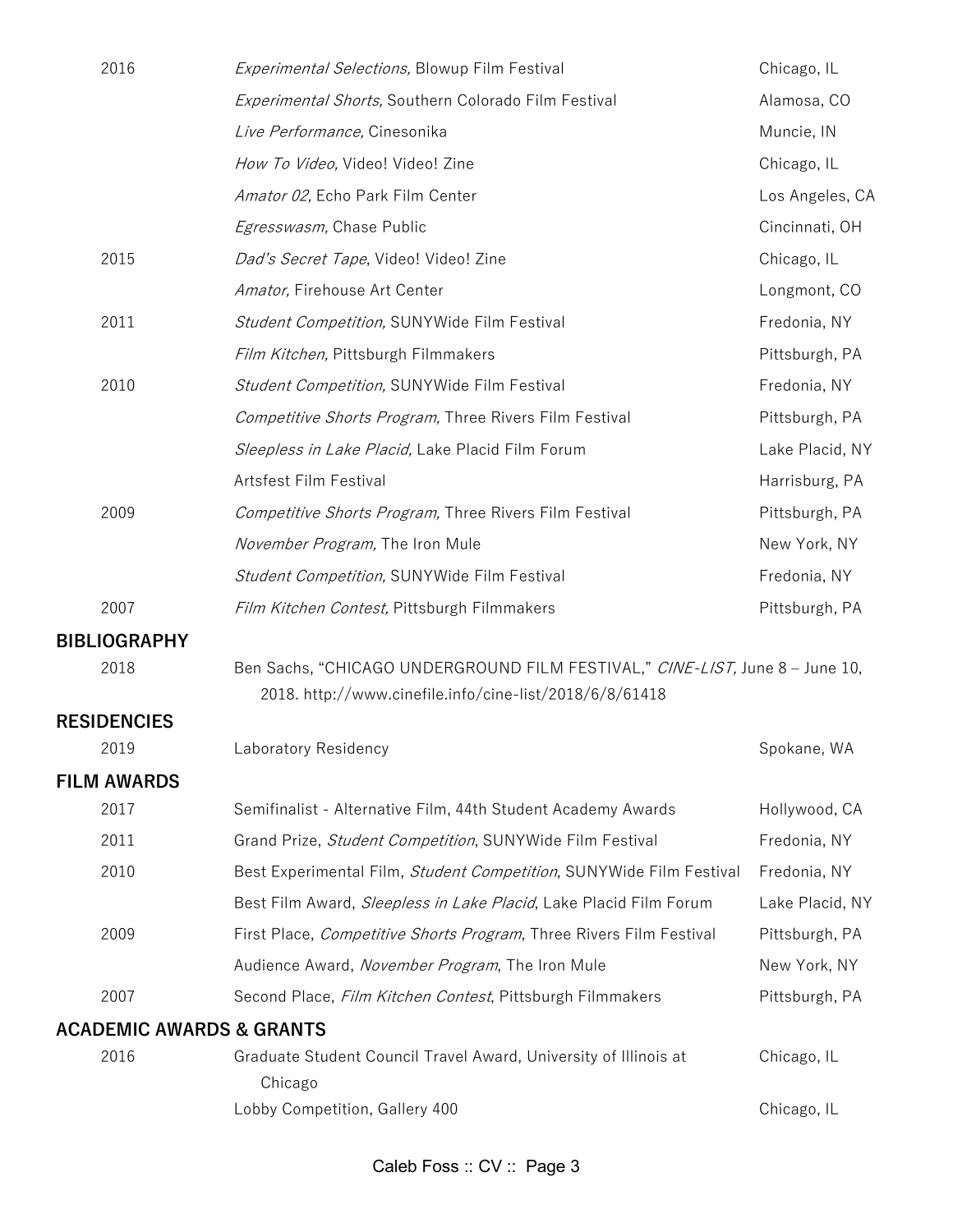## **PANEL DISCUSSIONS, PRESENTATIONS, & ARTIST TALKS**

| 2018 | Through the Singularity, Image Science Film Festival            | Brooklyn, NY    |
|------|-----------------------------------------------------------------|-----------------|
|      | Amusement Parks and Machine Learning, New Media Caucus          | Los Angeles, CA |
|      | Showcase, College Art Association Annual Conference             |                 |
| 2017 | Unboxing Criticality: Techno-Absolutism in New Media Discourse, | Baltimore, MD   |
|      | Anti-Conference Conference: Undermining the Reproduction of     |                 |
|      | Privilege, Johns Hopkins University                             |                 |
|      | Mutual Interpretations, University of Illinois at Chicago       | Chicago, IL     |
| 2016 | Filmmakers Panel, Cinesonika, Ball State University             | Muncie, IN      |
|      |                                                                 |                 |

## AC/

|                   | <b>ACADEMIC SERVICE</b>                  |                |                                                               |             |  |
|-------------------|------------------------------------------|----------------|---------------------------------------------------------------|-------------|--|
| DePaul University |                                          |                |                                                               | Chicago, IL |  |
|                   |                                          | 2020 - Present | Thesis Committee Chair for two Game Design MFA candidates     |             |  |
|                   |                                          | 2019 - Present | Game Design MFA Application Review Committee Member           |             |  |
|                   |                                          | 2019 - Present | Game Design Program Committee Member                          |             |  |
|                   |                                          | 2019 - Present | School of Design Curriculum Committee Member                  |             |  |
|                   |                                          | 2019 - Present | <b>Financial Awards Committee Member</b>                      |             |  |
|                   | 2019 - 2020                              |                | Interdisciplinary Design Program Committee Member             |             |  |
|                   | University of Illinois at Chicago        |                |                                                               | Chicago, IL |  |
|                   | 2019                                     |                | New Media Arts Area Coordinator                               |             |  |
|                   | <b>TECHNICAL EXPERTISE</b>               |                |                                                               |             |  |
|                   | Coding                                   |                | Python, JavaScript, p5.js, HTML, CSS, A-Frame, Processing, C# |             |  |
|                   | Web development                          |                | React, Node.js                                                |             |  |
|                   | 3D Modeling / Animation                  |                | Maya                                                          |             |  |
|                   | Game Development                         |                | Unity, GameMaker Studio                                       |             |  |
|                   | Deep Learning                            |                | Tensorflow, Keras                                             |             |  |
|                   | <b>Physical Computing</b>                |                | Arduino, Raspberry Pi                                         |             |  |
|                   | Version Control                          |                | Git                                                           |             |  |
|                   | Digital Fabrication                      |                | 3D printing, laser cutting                                    |             |  |
|                   | Digital Media Production                 |                | Premiere, After Effects, Illustrator, Photoshop               |             |  |
|                   | <b>JURIES &amp; SELECTION COMMITTEES</b> |                |                                                               |             |  |
|                   | 2018                                     |                | <b>ACRE Residency Program</b>                                 | Chicago, IL |  |
|                   | 2017                                     |                | Disco Ball DJ Party Lights Magic, Video! Video! Zine          | Chicago, IL |  |

## **YOUTH TEACHING EXPERIENCE**

| 2016 | Instructor, Upward Bound | Chicago, IL |
|------|--------------------------|-------------|
|      |                          |             |